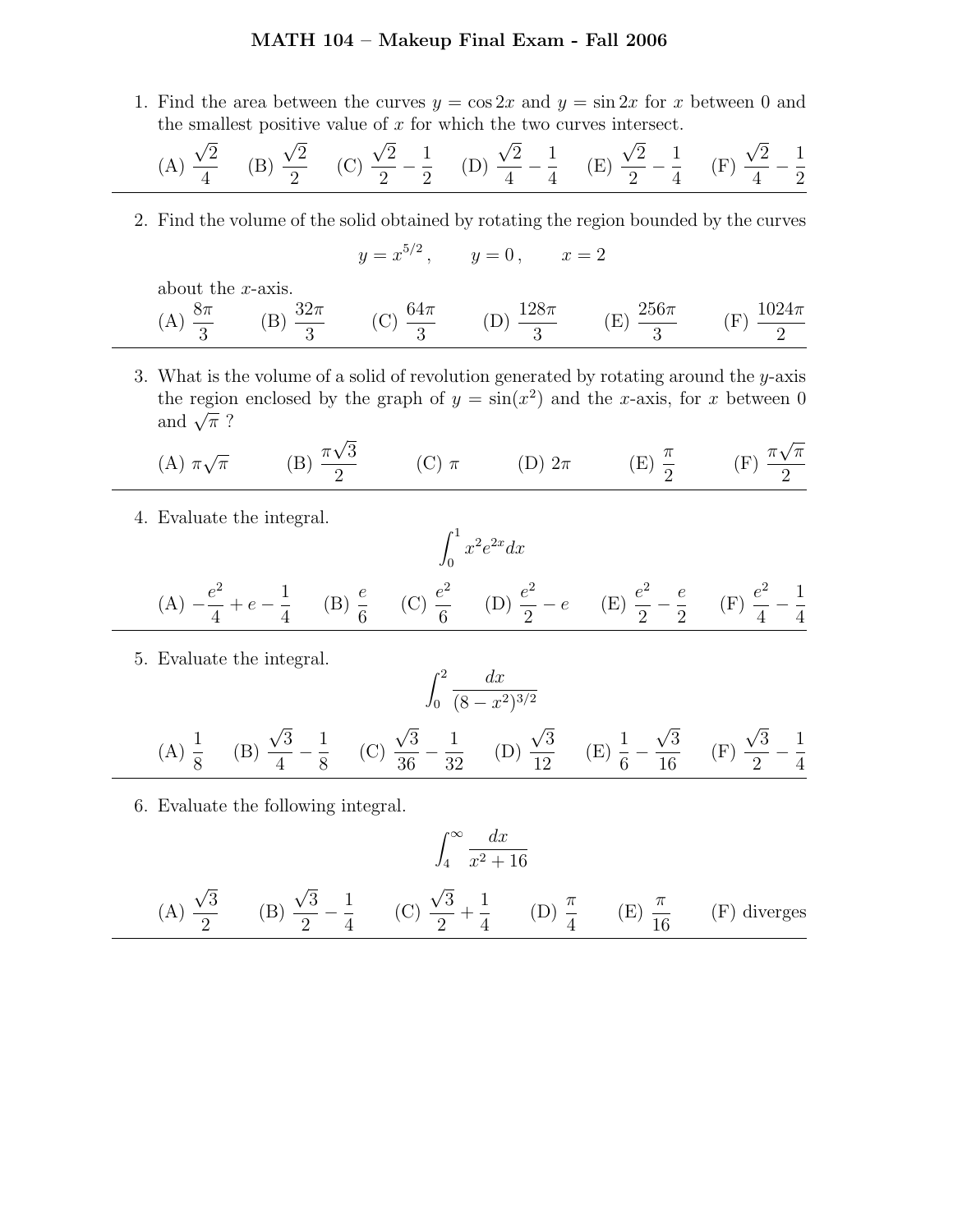|                      | 7. Calculate the volume of the solid obtained by rotating the region between the          |                      |
|----------------------|-------------------------------------------------------------------------------------------|----------------------|
|                      | graphs of $y = \frac{1}{x^2 - 5x + 6}$ and $y = 0$ for $4 \le x \le 5$ around the y-axis. |                      |
| (A) $2\pi \ln(10/9)$ | (B) $2\pi \ln(32/9)$                                                                      | (C) $4\pi \ln(5/3)$  |
| (D) $4\pi \ln(7/3)$  | (E) $2\pi \ln(16/5)$                                                                      | (F) $2\pi \ln(16/3)$ |

8. Find the area of the surface obtained by rotating the curve  $y = \sqrt{1 - x^2}$  about the x-axis for  $0 \leq x \leq 1/2$ .

(A) 
$$
\frac{\pi}{2}
$$
 \t\t (B)  $\frac{3\pi}{4}$  \t\t (C)  $\frac{2\pi}{3}$ 

(D) 
$$
\frac{5\pi}{6}
$$
 (E)  $\pi$  (F)  $\frac{3\pi}{2}$ 

9. Evaluate the improper integral if possible:

$$
\int_{3^5}^{\infty} \frac{1}{x^{1.2}} \, dx
$$

| (A) integral diverges | $(B)$ 5 |  |  |  | $(F)$ 15 |
|-----------------------|---------|--|--|--|----------|
|-----------------------|---------|--|--|--|----------|

- 10. Find the equation for the line tangent to the curve defined by the parameterization  $x = t +$ 1  $\frac{1}{t^2}$ ,  $y = t^3 + 3$  (for  $t > 0$ ) at the point  $(x, y) = (2, 4)$ . (A)  $y = -3x + 10$  (B)  $y = -3x + 14$  (C)  $y = 3x - 2$ (D)  $y = 3x - 8$  (E)  $y = \boldsymbol{x}$ 3  $+$ 14 3  $(F)$   $y = \overline{x}$ 3  $+$ 10 3
- 11. The curve given parametrically by

$$
x = t3 - 4t
$$

$$
y = 2\sqrt{3}(t2 - 4)
$$

passes through the origin for two different values of t, and hence contains a loop. What is the arc length of the loop?

(A) 4 (B) 
$$
4\sqrt{2}
$$
 (C)  $8\sqrt{2}$  (D) 16 (E)  $16\sqrt{2}$  (F) 32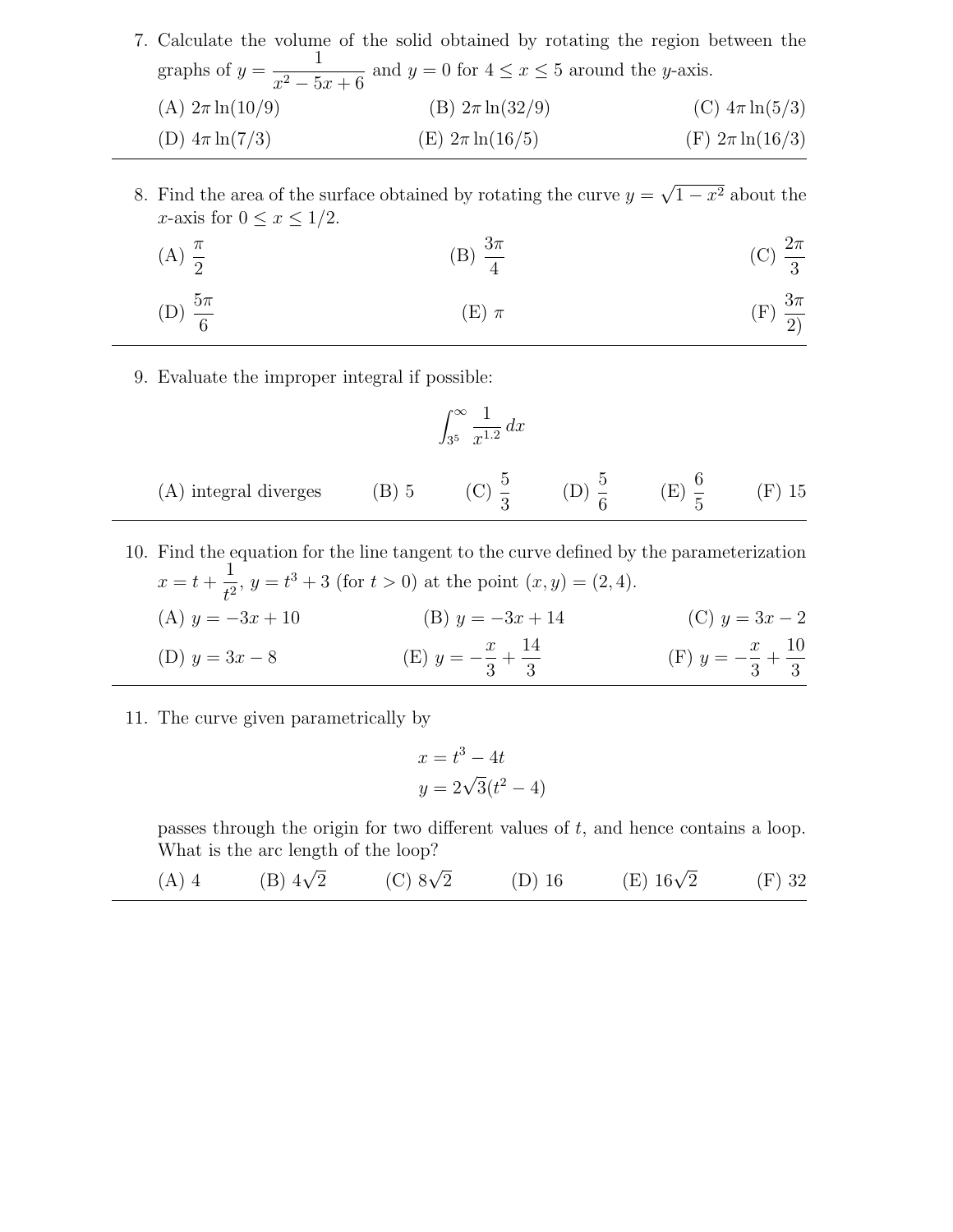12. Find the area inside *one leaf* (i.e., one loop) of the graph of  $r = 3 \cos 3\theta$ .

(A) 
$$
\frac{3\pi}{4}
$$
 \t(B)  $\frac{\pi}{4}$  \t(C)  $\frac{3\pi}{2}$  \t(D)  $3\pi$  \t(E)  $\frac{9\pi}{4}$  \t(F)  $\frac{9\pi}{2}$ 

13. Find the limit.

$$
\lim_{x \to 0} \frac{\cos x - 1}{e^{x^2} - 1}
$$

(A) 
$$
1/e
$$
 (B)  $1/2$  (C) -1 (D) 0 (E) -1/2 (F) no finite limit

- 14. Find the limit of the sequence  $\left\{\ln(2n+1) \right\}$ 1 2  $\ln(n^2+1)$ . (A)  $-2$  (B)  $-\ln 2$  (C) 0 (D)  $\ln 2$  (E) 2 (F) sequence diverges
- 15. Determine whether the series is convergent or divergent. If it is convergent, find its sum.

$$
\sum_{n=1}^{\infty} \frac{1+3^n}{5^n}
$$

- (A)  $1/4$  (B)  $1/2$  (C)  $7/4$  (D)  $3/2$  (E)  $15/4$  (F) divergent
- 16. How many of the following series converge?  $\sum^{\infty}$  $n=1$ 1  $\overline{(\sqrt{2})^n}$  $\sum^{\infty}$  $n=1$ 1  $\sqrt{n}$  $\sum^{\infty}$  $n=1$  $\sqrt{\pi}$ e  $\big)^n$   $\sum^{\infty}$  $n=1$  $\frac{3^n-1}{2}$  $4^n$  $\sum^{\infty}$  $n=1$  $e^{1/n}$ (A) none of these series converge (B) just one series converges (C) two series converge (D) three series converge (E) four series converge (F) all five series converge
- 17. Which statement below is true about the following series?

• (I) 
$$
\sum_{n=1}^{\infty} \frac{(-1)^{n+1} n^2}{1 + n^2} = \frac{1}{2} - \frac{4}{5} + \frac{9}{10} - \dots
$$
  
\n• (II) 
$$
\sum_{n=1}^{\infty} \frac{(-1)^{n+1} n}{2 + n^3} = \frac{1}{3} - \frac{2}{10} + \frac{3}{29} - \dots
$$
  
\n• (III) 
$$
\sum_{n=2}^{\infty} \frac{(-1)^n n \ln n}{1 + n^2} = \frac{2 \ln 2}{5} - \frac{3 \ln 3}{10} + \frac{4 \ln 4}{17} - \dots
$$